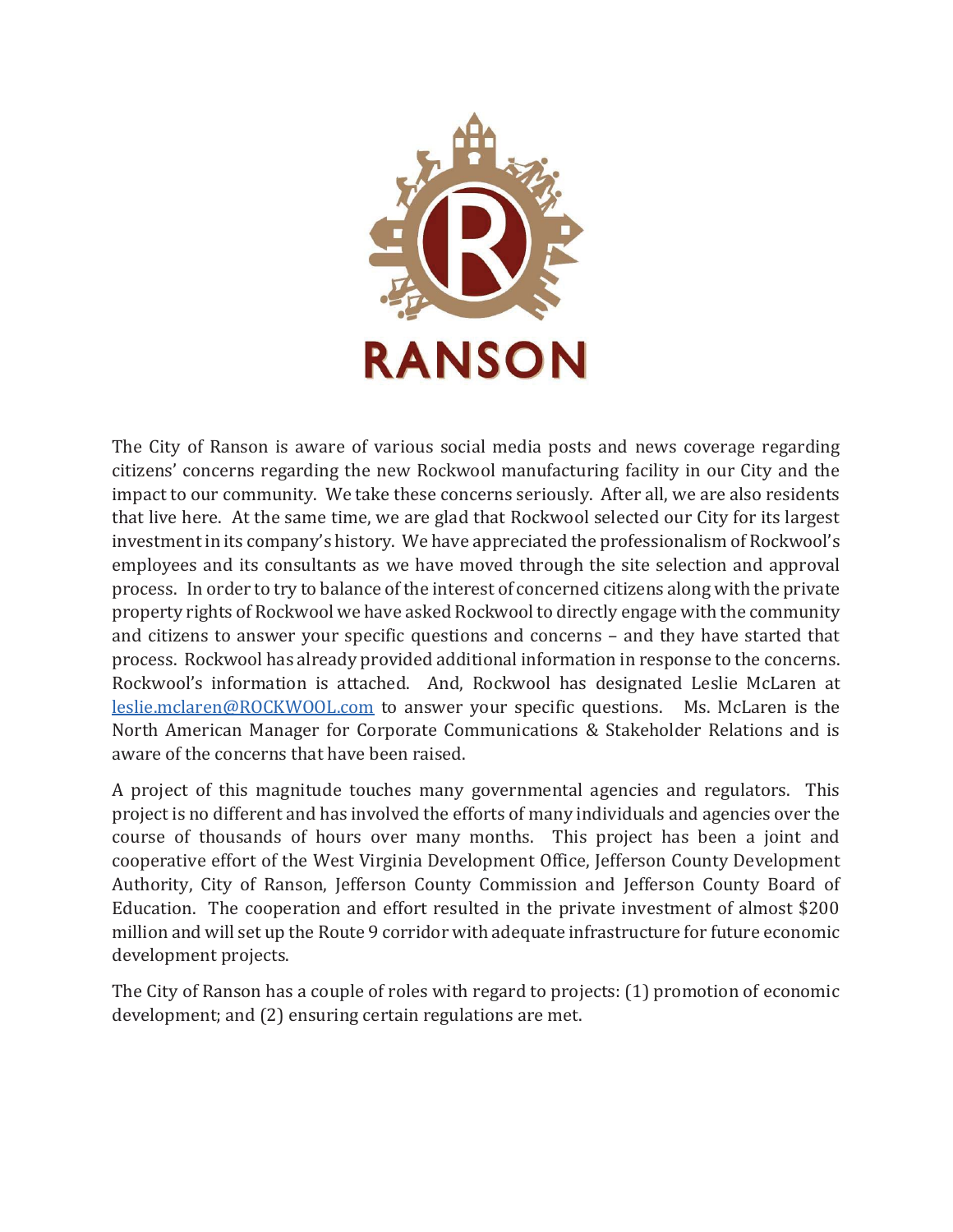## **Promotion of Economic Development:**

The Rockwool project began in the fall of 2016 when the Jefferson County Development Authority responded to Deloitte Consulting who is a site selection consultant. Deloitte was working on behalf of a confidential client (at the time) that was seeking to identify a community and a site to support a new state-of-the-art heavy manufacturing facility for consumer and industrial products. Deloitte's client (Rockwool) was planning to locate an operation that will require up to 150 full time employees and a capital investment of over \$140 million, with the potential for future expansion investments and additional labor needs. The Jefferson County Development Authority responded to the proposal with a couple of sites – including the site in Ranson. This "blind" Request for Proposal Process is a routine process that many large corporations use to select sites - including companies that have located within our region such as Proctor & Gamble, Macy's, Amazon and many others. Our community has competed for many of these same projects.

In January 2017, Deloitte visited Jefferson County along with its confidential client to visit a couple sites in Jefferson County. During that site visit, representatives from the City met with Deloitte and the client to explain the process and regulations for developing a site within the City. The client was still unknown at the time. Over the course of the next several weeks, the West Virginia Development Office, Jefferson County Development Authority and the City of Ranson continued to provide information that Deloitte requested to narrow down the site selection and inquired as to what incentives authorized by State statute that the State of West Virginia and local jurisdictions could provide if Rockwool selected to construct Jefferson County. Over the course of several months, the West Virginia Development Office spearheaded and negotiated a comprehensive economic development package using the tools available to promote economic development into West Virginia - including the extension of infrastructure for Rockwool and other properties along Route 9.

In the Spring of 2017, Rockwool notified the West Virginia Development Office, Jefferson County Development Authority and the City of Ranson that it selected the Ranson site at Jefferson Orchards. On July 5, 2017, Rockwool issued a press release announcing it was planning on constructing a facility in Ranson. Subsequently, Rockwool began the legal process of developing a site within the City of Ranson, obtaining necessary approvals from the City of Ranson and appropriate state agencies. No approvals were granted to Rockwool prior to its announcement on July 5, 2017.

## **Land/Building Regulations:**

The City of Ranson also has the role of ensuring that land regulations and the Building Code adopted by the State of West Virginia are met when an individual and/or corporation wishes to develop. There is a process to develop and/or build that is set both by State and local regulations. The City is obligated to follow the process and does not have the authority to deny a project if the steps are followed. There are essentially 4 steps to developing land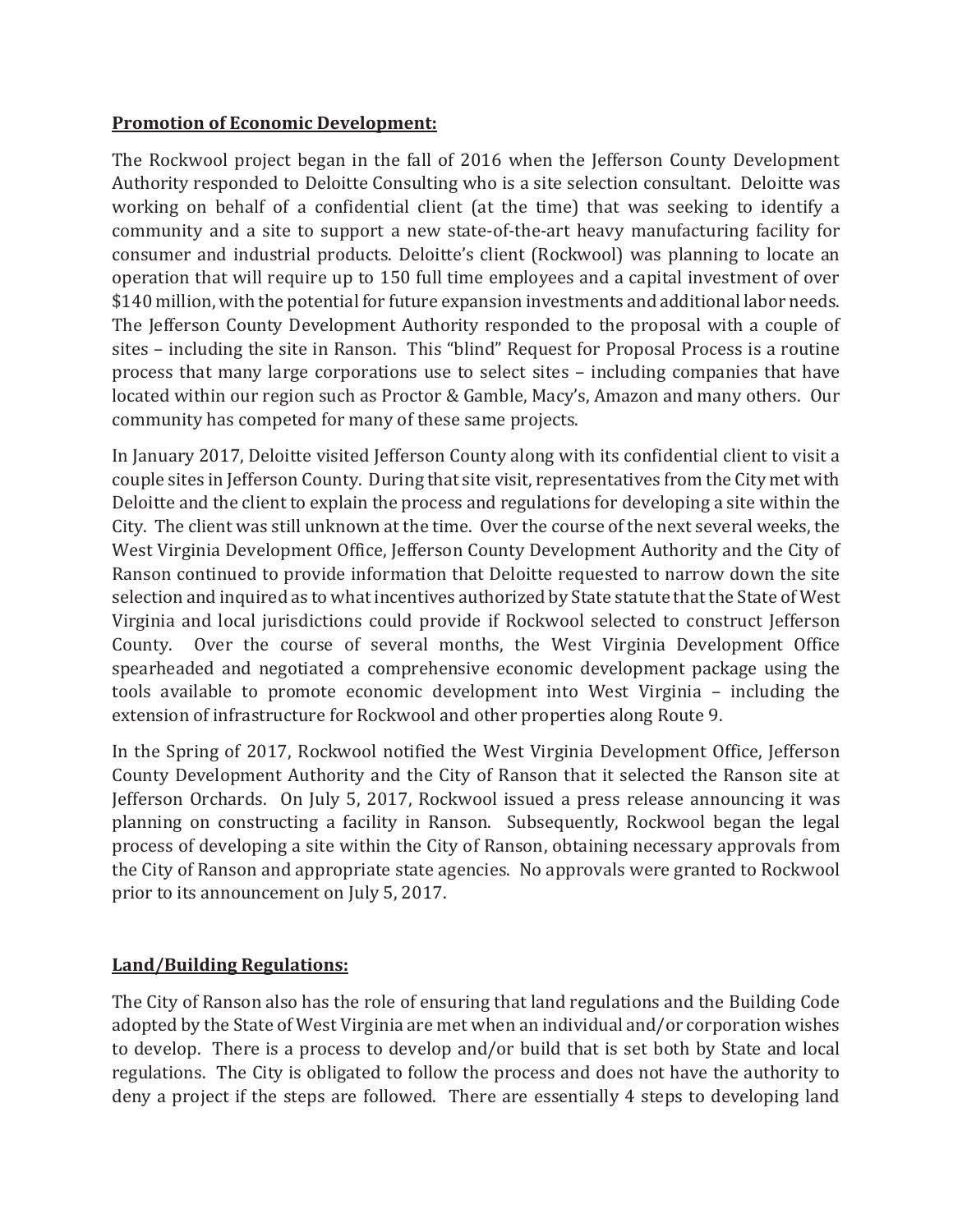within the City of Ranson: (1) consistency with Comprehensive Plan and appropriate zoning; (2) submission and approval of a land development plan; (3) submission and approval of a site plan with construction /engineering drawings; (4) submission and approval of a horizontal and vertical building permit. Pursuant to both State Code and local code, several of these steps include public hearings – which were advertised and held – and approvals all held in posted open sessions of the Planning Commission and/or City Council. Attached is a timeline of specific actions that were all discussed and voted on during open public sessions of the City's Planning Commission and City Council. During the last 16 months of the process, the City received one written letter as part of the record.

Rockwool has been issued a horizontal building permit for site work by Ranson and site work has started. Rockwool has not submitted its vertical building permit at this time and the City has not issued it. The purpose of the building permit is to ensure that the vertical building meets all the requirements of the State Building Code and that Rockwool has all of its required permits from other pertinent federal, state and local agencies and utilities.

Many of the concerns reported in the news media center around Rockwool's Clean Air permit. The City of Ranson does not have jurisdiction over air permits issued by the West Virginia Department of Environmental Projection and/or the United States Environmental Protection Agency. Ranson simply requires that any required permits for any project to be submitted prior to issuance of a vertical building permit and construction. Rockwool obtained its Clean Air permit from the West Virginia Department of Environmental Protection (WV DEP) on April 30, 2018, after meeting the requirements set forth by the Federal Clean Air Act as adopted by WV DEP. This included the submission of emissions data and the identification of the Best Achievable Control Technologies (BACT) that will be used to keep emissions below federal and state limits. Permitting under the Federal Clean Air Act is handled by the WV DEP. Prior to obtaining its air permit April 30, 2018, the WV DEP found that Rockwool had complied with all public notice and public comment periods required by the statute.

The City of Ranson will continue to encourage Rockwool to continue its engagement and sharing of information with the community as it proceeds through the construction process.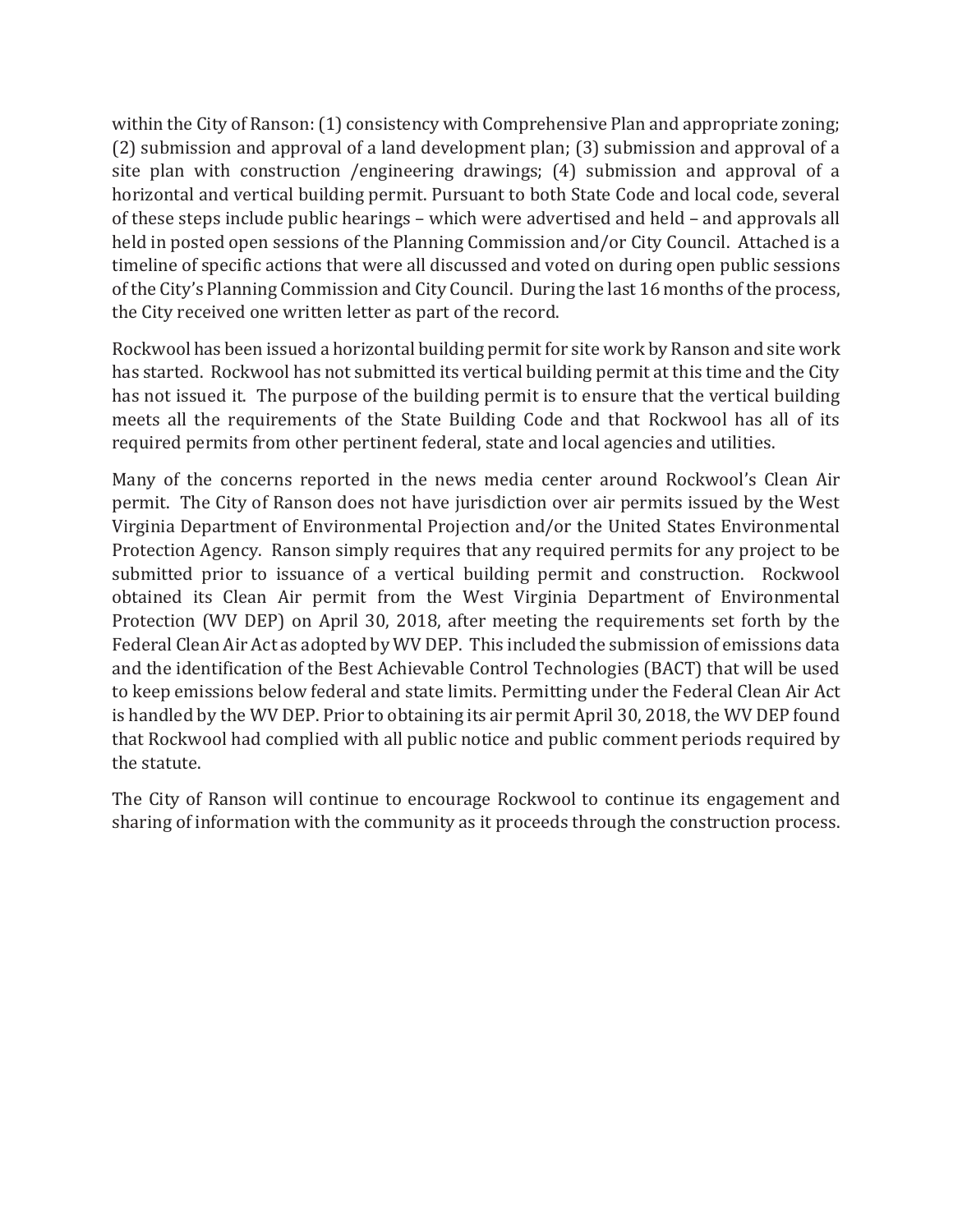## **Ranson Approval Timeline and Public Meetings Timeline**

March 26, 2012 – Planning Commission holds public hearing for Zoning Amendment for Jefferson Orchards. Zoning to Smart Code New Community PC Resolution #12-10 sent to Council for 2 readings.

March 26, 2012 – Planning Commission holds public hearing for Land Development Plan and Plat (LDPP) for Jefferson Orchards, Community Plan PC Resolution #12-13 pending zoning approval.

June 16, 2015 - North Port Station Feasibility Study

April 12, 2017 - Pre-application meeting

May 1, 2017 - Staff informed the Planning Commission that a site application for Jefferson Orchards is expected.

May 21, 2017 – Thrasher introduced as Rockwool's site development engineer.

May 23, 2017: City met with DOH to discuss industrial access roadway and extension of North Port Boulevard

May 26, 2017 - Pre-Application Staff Comments on LDPP and Zoning shared with Gordon

June 5, 2017 - Staff brought forth a Special District Zoning workshop to the Planning Commission for code changes

June 19, 2017 - City Receives Sufficient Jefferson Orchards LDPP and Zoning Application

June 30, 2017 – Pre-Application Site Plan submitted to the City for Rockwool

July 5, 2017 – Final MOU Sent to the City

July 5, 2017 - Press release for Rockwool

July 6, 2017 - LDPP found to be Sufficient by City

July 10, 2017 – Public Hearing for Zoning Text Changes. Andy Blake gave the Planning Commission a presentation about Roxul. The presentation included a description of the company, what they do, and the products that they make. Andy informed the Commission that at the next meeting there would be a rezoning packet and a land development plan and plat packet presented.

July 13, 2017 – Staff Report for Jefferson Orchards petition issued

July 18, 2017 - City Council adopts Ordinance #2017-301 - 1st READING of an Ordinance of the City Council of Ranson, West Virginia, Amending the City of Ranson Municipal Code, Chapter 19A, Article 3, Sec. 3.9 "Special Districts and Chapter 19A, Article 6, Sec. 6.1 "Special District"; and Tables 22, 23A and 23B of Chapter 19A.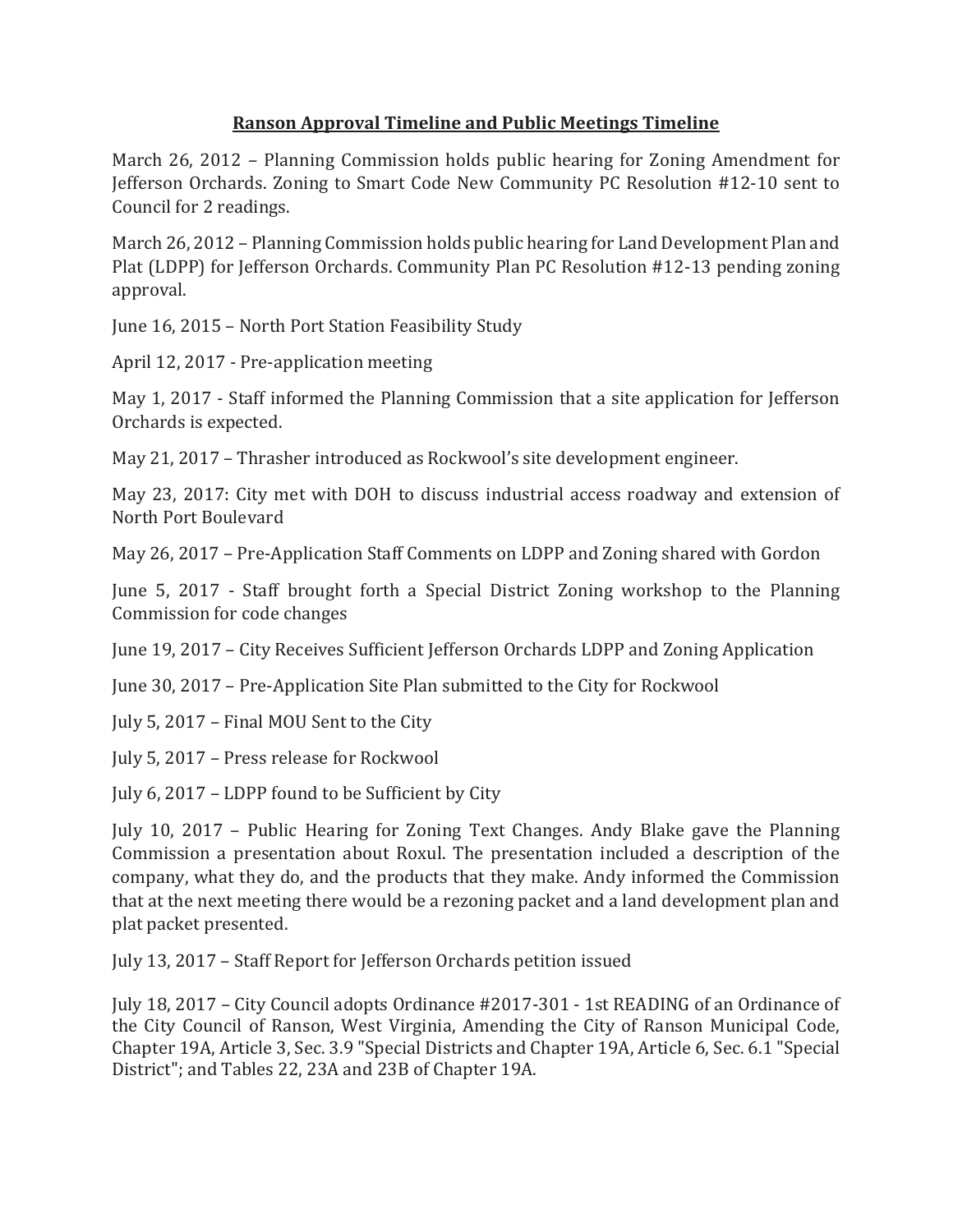City Council Adopts Resolution #2017-032 - A Resolution of the City Council of Ranson, West Virginia Authorizing the Mayor or His Designee to Execute a Memorandum of Understanding Between Roxul and the City of Ranson

City Council Adopts Resolution #2017-033 - A Resolution of the City Council of Ranson, West Virginia Authorizing the Mayor or His Designee to Execute a Payment in Lieu of Taxes Agreement Between Roxul USA and the City of Ranson.

City Council Adopts Resolution #2017-034 - A Resolution of the City Council of Ranson, West Virginia Authorizing the Mayor or His Designee to Execute a Resolution Approving Alternate Mainline Sewer Extension and Financing Agreement Between City of Ranson, a Municipal Corporation and Political Subdivision of the State of West Virginia, and/or its Successors/Assigns, and the West Virginia Water Development Authority at the Direction of the West Virginia Infrastructure and Jobs Development Council.

August 1, 2017 - City Council Adopts Ordinance #2017-301 - 2nd READING of an Ordinance of the City Council of Ranson, West Virginia, Amending the City of Ranson Municipal Code, Chapter 19A, Article 3, Sec. 3.9 "Special Districts and Chapter 19A, Article 6, Sec. 6.1 "Special District"; and Tables 22, 23A and 23B of Chapter 19A.

August 7, 2017 – Planning Commission holds public hearing. PC Resolution #17-10 sent to Council for 2 readings

August 7, 2017 - Planning Commission is presented with the Jefferson Orchards LDPP and it is voted on and passed unanimously. PC Res-17-11- Jefferson Orchards LDPP

August 15, 2017 - Council Adopts Ordinance #2017-302 - 1st READING of an Ordinance Amending and ReEnacting the Official Zoning Map of the City of Ranson Pursuant to Ranson Municipal Code 19-20 and Chapter 19A, Article 1: "Jefferson Orchards" Reallocating Transect Districts (District 8, Tax Map 12, Parcel 1)

August 17, 2017 - Thrasher Submits Site Plan Application

August 18, 2017 First transmittal to the reviewing team

August 25, 2017 – Roxul Site Plan Sufficiency Letter Issued

September 5, 2017 - City Council Adopts Ordinance #2017-302 - 2nd READING of an Ordinance Amending and Re-Enacting the Official Zoning Map of the City of Ranson Pursuant to Ranson Municipal Code 19-20 and Chapter 19A, Article 1: "Jefferson Orchards" Reallocating Transect Districts (District 8, Tax Map 12, Parcel 1).

September 5, 2017 - City Council Adopts Resolution #2017-044 - A Resolution of the City Council of Ranson, West Virginia Stating the Reasonable Expectation of the City of Ranson to be Reimbursed for Expenditures in Connection with the Engineering, Planning, Permitting, Construction, Improvement and Equipping of Water, Sanitary Sewer, Street Access and Construction and Related Infrastructure and Related Facilities for use by Roxul made prior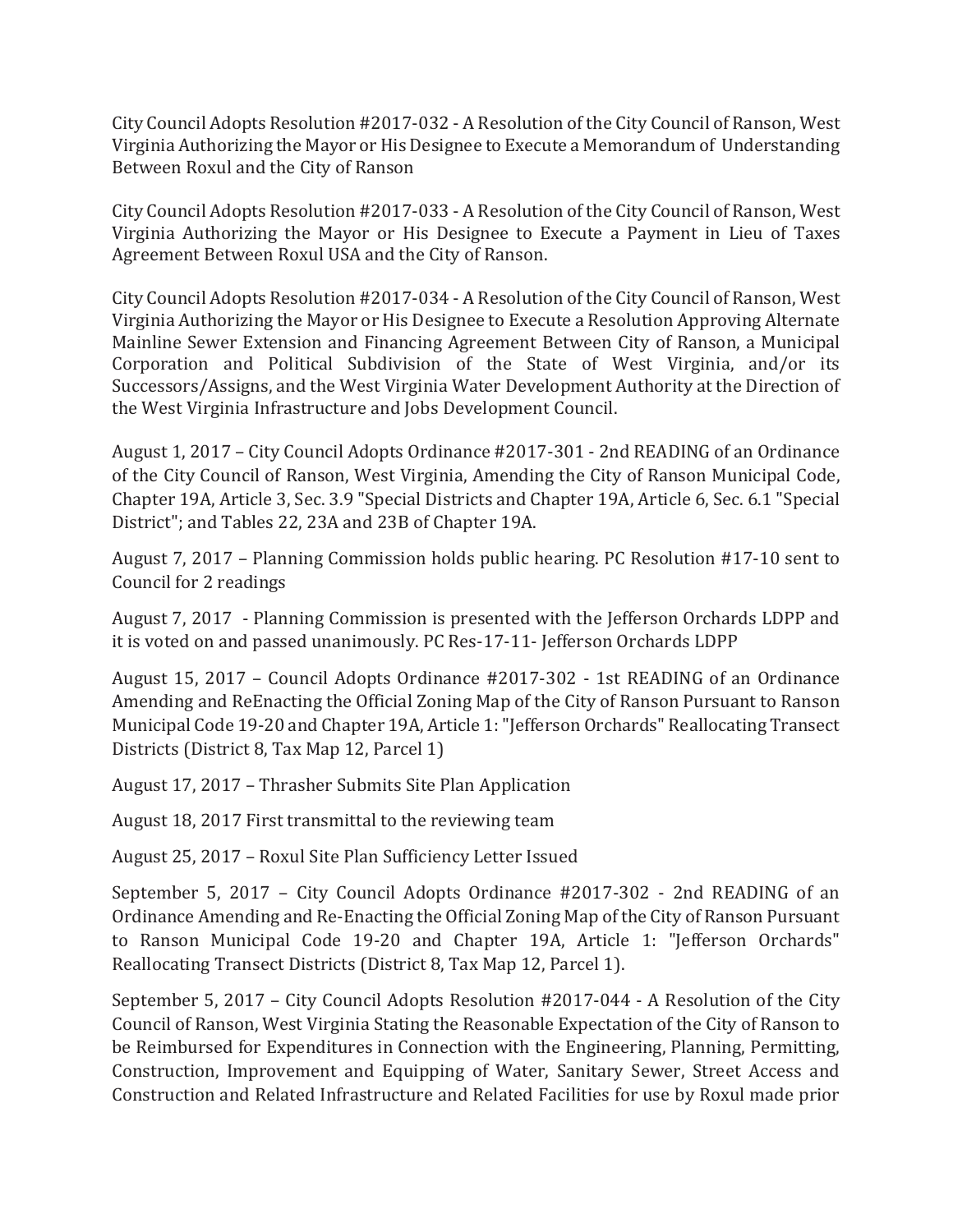to the Issuance of Financial Commitments by the West Virginia Infrastructure Council and West Virginia Division of Highways and Taking Other Actions in Connection with Said Funds

September 5, 2017 – City Council Adopts Resolution #2017-045 - A Resolution of the City Council of Ranson, West Virginia Authorizing the Mayor or His Designee to Negotiate and Execute a Master Agreement with Toole Design Group for Engineering Services.

September 5, 2017 1<sup>st</sup> Staff Report Issued

September 7, 2017 – Subdivision Plat Application submitted to the City

September 8, 2017 2<sup>nd</sup> Site Plan Submitted

September 11, 2017 - Community Development update/discussion about the Roxul project

September 19, 2017 - Subdivision Plat Application submitted to the City

September 26, 2017 - Staff report for Subdivision Plat Application provided to Gordon

September 27, 2017 3rd Site Plan Submitted

October 4, 2017 - Staff report for Subdivision Plat Application provided to Gordon

October 6, 2017 2<sup>nd</sup> Staff Report Issued

October 10, 2017 - Final Plat or Recordation Transmitted to the City

October 18, 2017 The Planning Commission unanimously approved the Roxul Site Plan

PC Res- 17-13 Roxul Site Plan

October 19, 2017 - City Receives DEP Issued General Permit

October 25, 2017 4<sup>th</sup> Site Plan Submitted

October 27, 2017 – Roxul Submits Site Development Building Permit Application

October 30, 2017 – Site Development Building Permit Application issued with Conditions of Approval. Permit 17-250 issued on 11/1/2017. Permit allows for site disturbance: sediment and erosion control, clearing, rough grading, initial phases of stormwater system

November 9, 2017 3rd Staff Report Issued for Site Plan

November 15, 2017 – Permits Submitted for 2 Temporary Construction Trailers Permits 17-271 and 17-272

November 17, 2017 – Permits Issued for 2 Temporary Construction Trailers Permits 17-271 and 17-272

January 22, 2018 5<sup>th</sup> Site Plan Submittal for Site Plan

February 9, 2018 4th Staff Report Issued for Site Plan